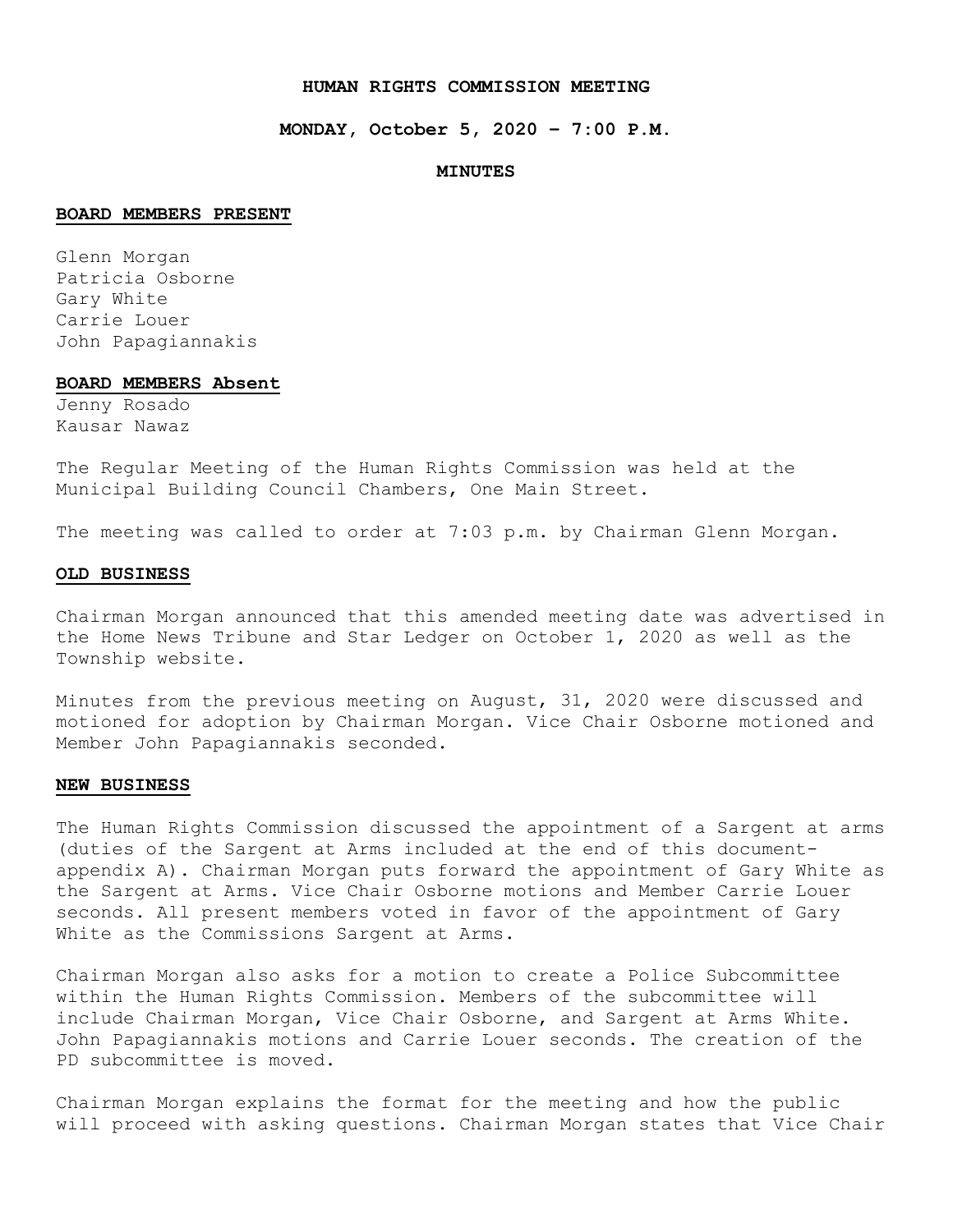Osborne will assist with the public forum format and announces there are index cards available to write questions on.

Chairman Morgan announces the new Human Rights Commission email address: [HRC@TWP.WOODBRIDGE.NJ.US](mailto:HRC@TWP.WOODBRIDGE.NJ.US)

The presenters for this meeting are announced: Municipal Clerk John Mitch on Government Transparency will go first followed by Captain Scott Kuzma on accreditation, Captain Robert Brady on use of force, and finally Lieutenant Ed Barrett on internal affairs.

#### **PUBLIC**

Municipal Clerk John Mitch thanks the Chairman and gives his presentation overview on OPA and OPRA. John Mitch notes that Board Secretary Megan Kushpa will receive his printed presentation copy of notes for the minutes (appendix B)

Vice Chair Osborne comments on the effectiveness and transparency of the Township Municipal Clerk's office. Chairman Morgan invites members of the public to begin asking questions on OPA and OPRA.

Members of the public question the transparency of the recent budget hearing. Concerns of the early start of that specific meeting and lack of transparency provided to the public in notifying.

Amber Jarrett of Woodbridge beings a dialogue on her concerns about government transparency and voices her critiques

Kyle Anderson asks a specific question on a police stop regarding his brother. Municipal Clerk John Mitch redirects the question more appropriately to Captain Kuzma because the Police Department have a unit designated to PD OPRA requests.

Meshaal Bannerman of Avenel suggests that the special meetings be posted to the Township website as many people do not read hard print newspapers anymore. John Mitch to take that suggestion to the Communications Department.

Public finishes asking questions and expressing concerns regarding government transparency Chairman Morgan thanks Municipal Clerk John Mitch and he is dismissed.

Carrie Louer begins the second portion by starting the questions to the Police Department. Captain Kuzma says that currently there are 202 officers employed and the goal is to hire 8 more and eventually reach 215. Carrie Louer inquires how 215 was determined and Captain Kuzma responds that analysis done on prior years and workload assessments determine the appropriate staffing numbers.

Meshaal Bannerman inquires about workload to which Captain Kuzma responds that it is calls for service, calls per hour, days per week, shift & squad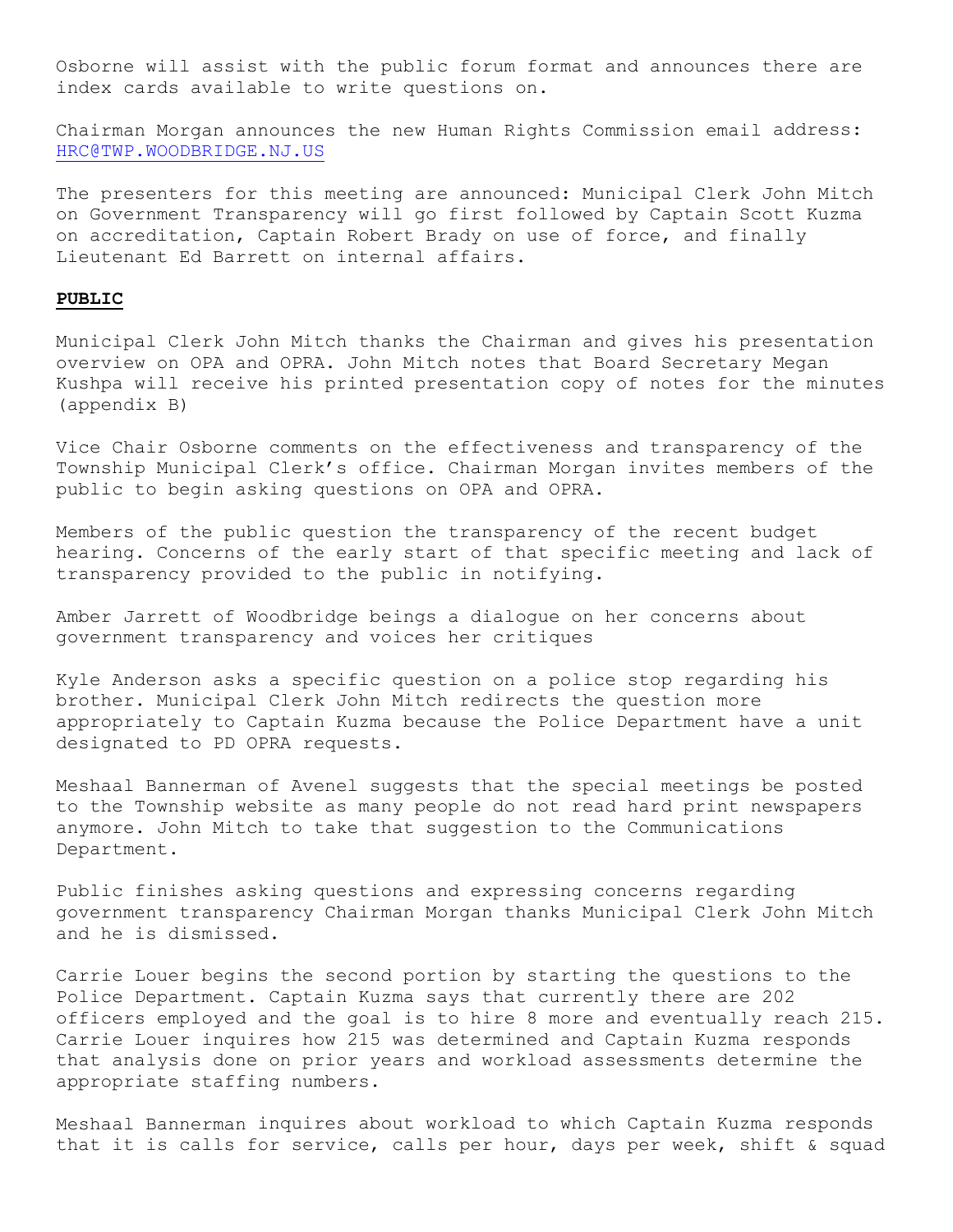breakdowns. All these factor into determine if there is enough staff. Bannerman asks Kuzma to bring the suggestion back to the PD that they compile a document to show workload and the determinations of why they need to hire more.

Kyle Anderson brings up the topic of recruiting minorities and how the police department is no longer reflective of the community they protect. He also wants to know what the recruitment process is and how was can improve. Lieutenant Ed Barrett says that since Woodbridge Police Department follows the Civil Service laws it can be challenging to hire. Then he mentions the Community Affairs Division.

Captain Kuzma dives into all the activities Police are present in and the outreach they perform throughout the community. The WPD visit scouting groups, they teach a course in the high school, they host a Junior Cop program, a Senior Cop program, they are out at all the summer concerts, and virtually every other event the Mayor hosts.

Gerry Robson of Avenel states that the community policing needs to occur more frequently and interactions need to happen especially with smaller children.

Vice Chair Osborne reads a statement from member Kausar Nawaz regarding a suggestion of meet and greets for the WPD and the members of the community.

Don Green of Iselin asks for further clarification about the civil service program. Captain Kuzma responds by explaining how the lists are provided and the limitations imposed on the WPD because of this list. Captain Kuzma explains how the rankings work in terms of test scoring, veteran status and other possible factors. The state of NJ does not allow transferring police officers to other communities.

Bob Louer asks about workload analysis and the population in regards to needing more police. Captain Brady responds by explaining how the process is longer now because of all the regulations that keep expanding. To expand, it isn't just the number of calls, but the paper work and other mandates from the state that the WPD has no control over.

Sargent at Arms Gary White reads an article titled "NJ Pushes Hiring of Police and Minorities."

John Papagiannakis asks the WPD what the breakdown of calls were to which LT. Barrett responds that in 2018 there were 182,055 calls; 51,038 were 911 related and in 2019 there were 175,866 calls; 48,537 were 911 related. Roughly translating to around 500 calls a day.

Carrie Louer asks the WPD to address arrests by race in 2018 & 2019. Lt Barrett offers the number breakdown as follows: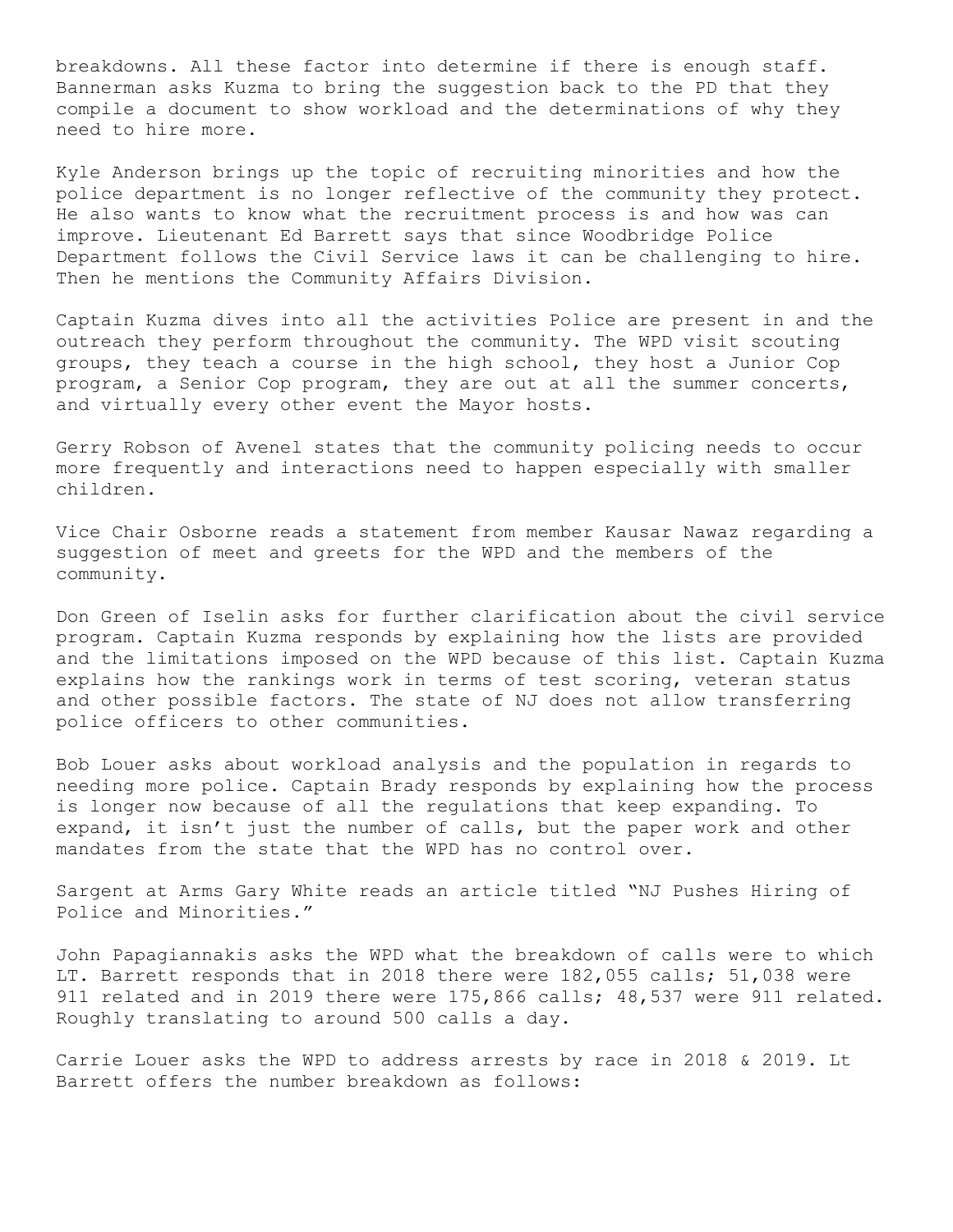2018 Total: 2,195 Asian: 150 Black: 698 Black Hispanic: 51 Native American: 4 White: 721 White Hispanic: 569 Unknown: 1 (booking photo appears to be White Hispanic)

2019 Total: 2,083 Asian: 144 Black: 687 Black Hispanic: 57 Native American: 3 White: 616 White Hispanic: 531 Unknown: 1 (booking photo appears to be Black)

Amber Jarrett asks about disproportionate. Lt. Barrett answers that just because they are arrested in Woodbridge does not mean they are residents of Woodbridge. Captain Kuzma states that in 2019 non-resident arrests were 62.1%.

Kyle Anderson speaks regarding the reflection of population and rate of arrest. He asks members of the WPD if they analyze who gets pulled over. Captain Kuzma responds that each arrest is reviewed on lawfulness and validity. In Woodbridge a large majority of arrests in Woodbridge a reactive not proactive meaning they are in response to calls.

John Papagiannakis asks the members of the WPD to explain the classifications of the use of force.

Captain Brady breaks the 6 categories it down as follows:

1st level constructive authority-no physical contact, upholstering weapon, holding weapon. 2nd —physical contact: put hands on someone as routine or procedural guiding to car, pat someone down (consistent with procedures) 3rd option  $-$  physical force  $-$  wrist lock, wrestling someone to the ground. 4th mechanical force — baton, OC Mace, K9 5th Enhance Mechanical - Taser, Stun Gun 6th Deadly Force — anything that can cause serious bodily injury

Captain Brady also explains that the US Supreme Court has a policy of use of force and the 4<sup>th</sup> amendment. He also explains they have to follow the Attorney General State Guidelines and that NJ has the most restrictive. Captain Brady discusses triggering mechanisms such as arrest, preventing people from harming themselves, someone who is escaping, and preventing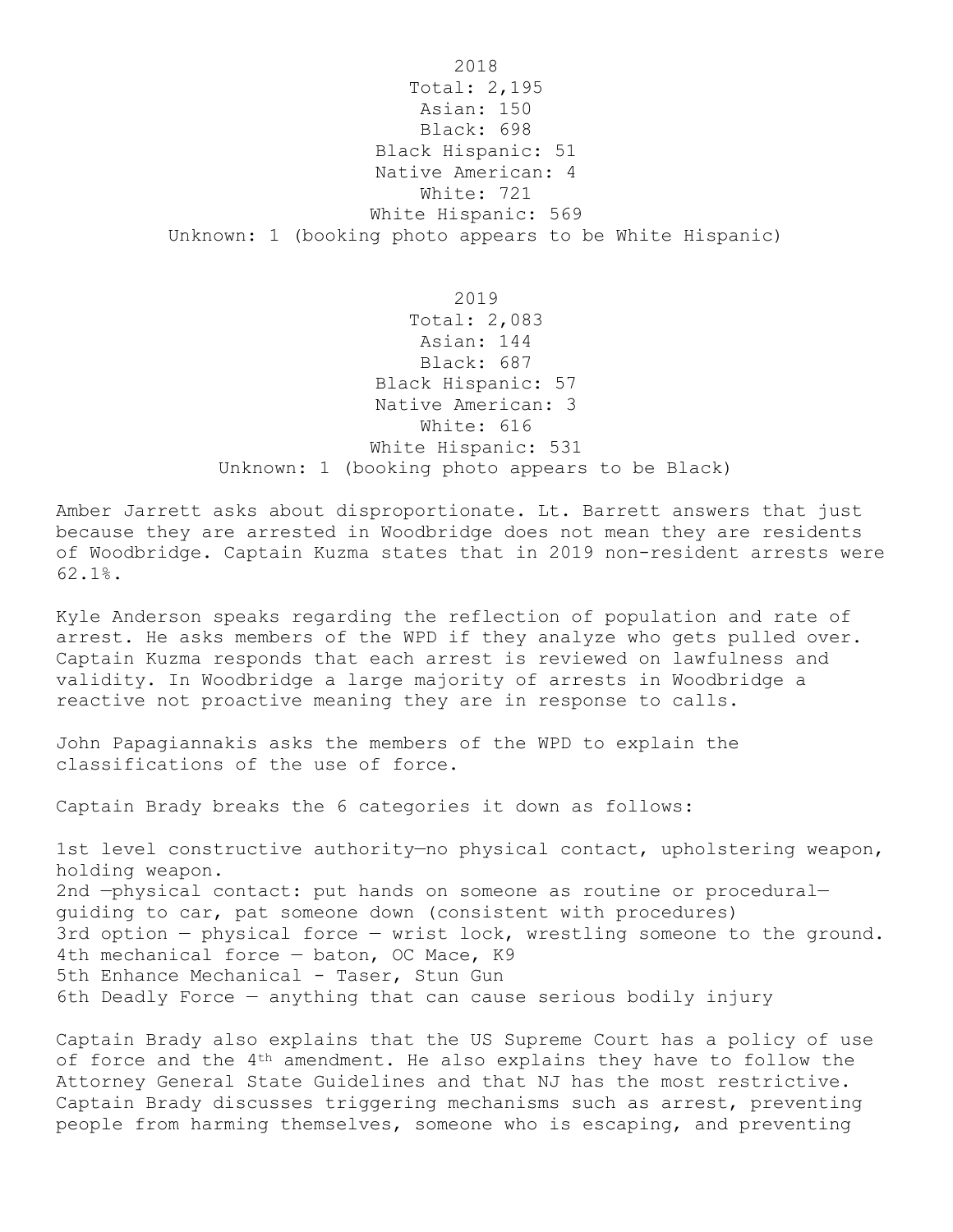someone from destroying property. Use of force is warranted and needs to be proportionate.

Don Green asks what the breakdown of use of force is in Woodbridge. Captain Kuzma responds:

> 2019 Total use of force: 75 times 1st-3rd compliance measures: 62 times OC Mace: 10 times Baton: 2 times Taser: 1 time

2020 (First 6 Months) Total use of force: 29 times 1st-3rd compliance measures: 28 OC Mace: 1 Time

Racial Breakdown of the use of force:

2019 42 White 31 Black 2 Asian

2020 (First 6 Months) 13 White 15 Black 1 Asian

Captain Brady further explains that chokeholds were banned by the NJ Attorney General on June 5, 2020.

Carrie Louer continues the conversation by asking what the process is for excessive force complaints to which LT. Barrett goes through the department's procedures. Internal affairs gathers documentation and then the case gets referred to the county prosecutor's office. The next step would be either a criminal charge gets filed or the case gets sent back to WPD for internal administrative investigation. If officer is indicted they get suspended without pay. In past 5 years no complaints about excessive force.

Meshaal Bannerman asks how often the does the prosecutor decide whether or not they are going to file criminal charges and how often has this happened. Bannerman also asked what the level of accountability is when the questions are raised for a thorough investigation. LT Barrett responded by stating that everything in the last 5 years has been handled internally meaning no criminal charges have been filed in the last 5 years. LT. Barrett continues that because of technology like car cameras, store surveillance footage, residential surveillance, these things assist the WPD in gathering all the information for a thorough investigation. The WPD will also attempt to gather statements from complainants, they call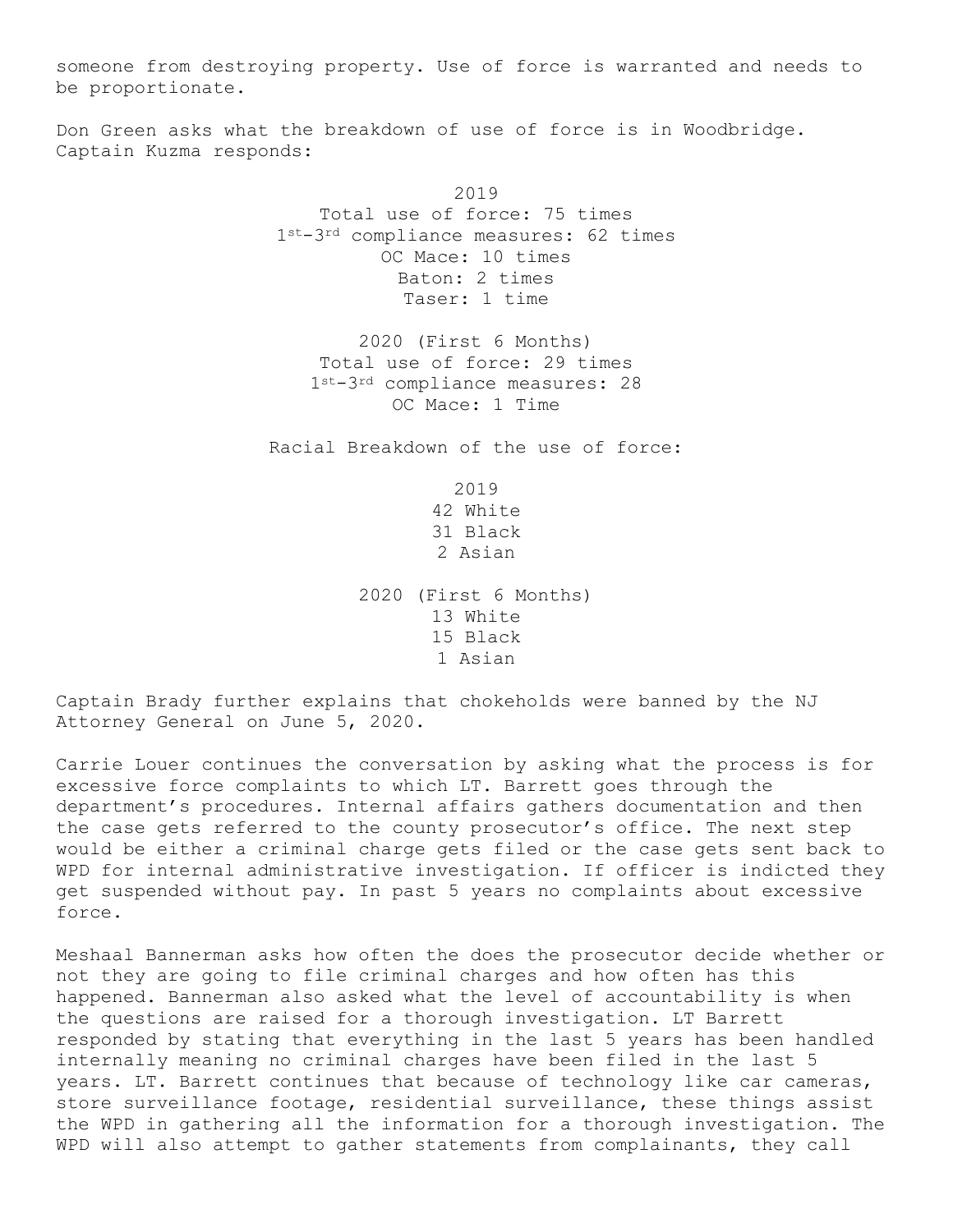them, sent them letters, go to their residence. Put all investigative techniques they possibly can: "Reasonable officer standard"

Captain Brady adds that every excessive force case immediately gets sent to the prosecutor and they do an investigation and then sent back once they determine no criminal wrongdoing.

Meshaal Bannerman brings up the case covered by NJ.Com on Gill Lane when a person's teeth were smashed in with a flashlight and all officers are on the force today.

Captain Kuzma responds to this by saying that there are fact patterns and that sometimes these news outlets don't cover the incidents how they happen.

Meshaal Bannerman continues by asking how WPD can be trusted to police themselves, how is the WPD help accountable to which LT. Barrett explains that if someone is not satisfied with an IA investigation, they can appeal to the prosecutor again and even the attorney general's office.

Sargent at Arms Gary White reads a Star Ledger article from 9/16 "NJ Lawmaker More Power to Civilians Run Investigations of Police Departments" Bill #A4656. In the article this created a board to investigate Police Departments only if excessive force is used.

Meshaal Bannerman discussed the topic of the PBA president's comments about race baiting. Carrie Louer adds to the dialogue by stating that building bridges and having the WPD move towards the trauma of our minority allies could be a step in the right direction. Kyle Anderson adds that people should push the uncomfortable conversations and Don Green suggests another forum with police for a "heart to heart"

The WPD officers present state that in 2019 there were 16 excessive force complaints.

Chairman Morgan explains the roles of the subcommittee and to bring the PD/other designees along for the ride to continue an open dialogue and begin to build community trust.

Denise Anderson invites WPD to have a more casual discussion and dialogue about our community and the next steps.

John Papagiannakis shifts gears back to police department by asking about the role in schools and Captain Kuzma says that policing in school is proactive and they are only there for security. He also adds that whatever the Board of Education wants the officer's role to be, they will adhere to the Board Administration.

A discussion on what types of workshops are provided to the WPD for mental health, racial bias, and other topics. Captain Kuzma explains that training is ongoing because the state's attorney general and prosecutor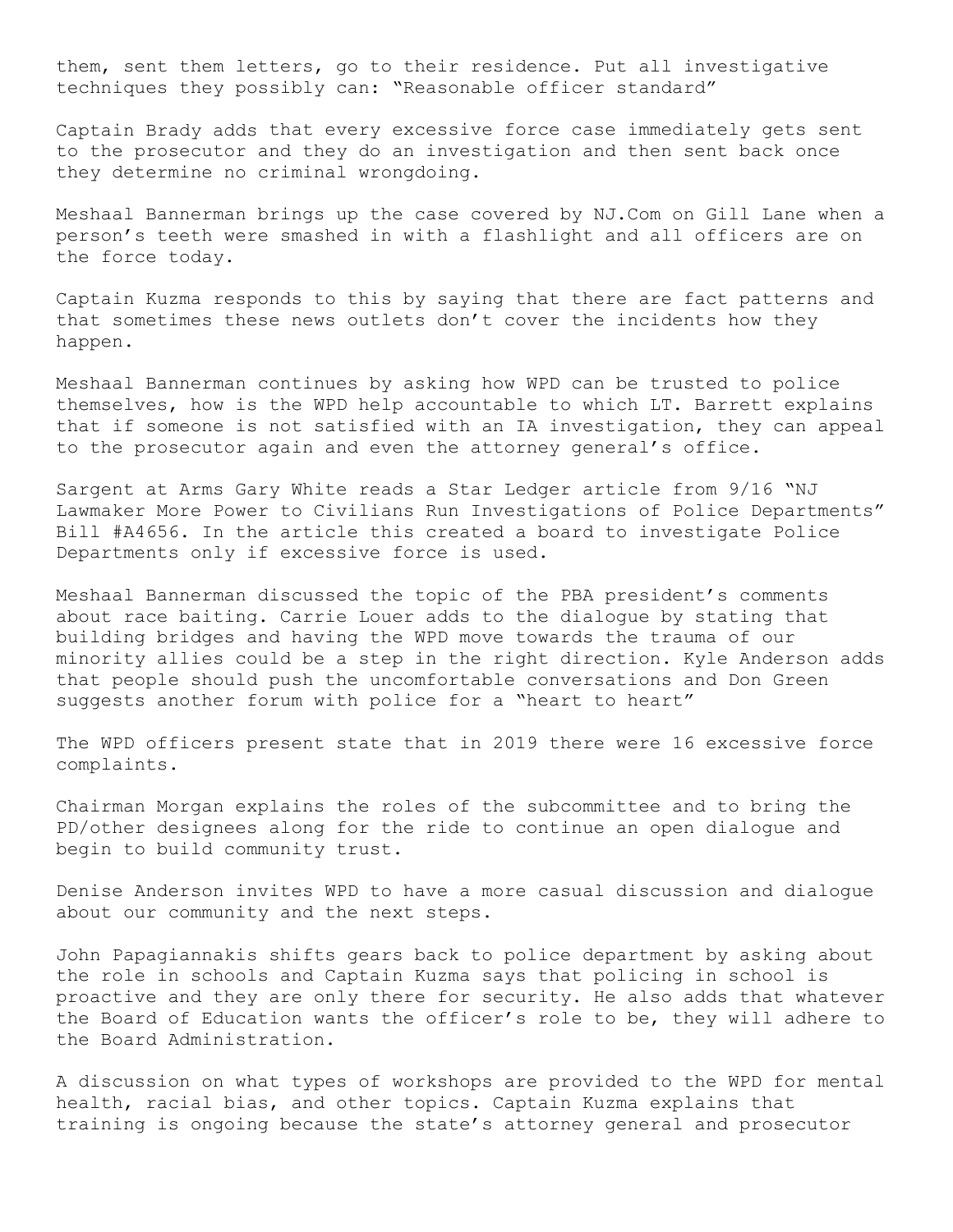requires it. Some examples are behavioral issues, cultural diversity, disabilities, and more.

Chairman Morgan called for a motion to open the meeting to the public. Motion was made by Vice Chair Patricia Osborne and seconded by Carrie Louer.

Victoria Berch inquired about the formats of the trainings and if there are any discussions on personal conduct and how they should act outside the workplace. Captain Kuzma responds by saying the NJ Attorney General or County Prosecutor formats the trainings but because of COVId-19 many trainings are virtual and not live right now. Captain Brady adds that there is a social media police and general conduct for off duty. Lt. Barrett includes that these general conduct policies encompass acting in a professional manor and also have officer image and department image in mind.

John Papagiannakis asks about community programs and Lt. Barrett reiterates that there is a Jr. Police, Sr. Police, Outreach to High School, community events, school patrol, school program, engage with community. Amber Jarrett follows up by asking if there are any long term programs or more sustained programs.

Sargent at Arms Gary White asks the WPD what the department's stance of the BLM is to which Captain Kuzma states the WPD treats everyone fair and equal.

The Human Rights Commission asks the WPD for an update on the states of body cameras are. Captain Kuzma says that the WPD is waiting on the Attorney General for the regulations on body cams. The reason they are waiting is so that they don't spend unnecessary money on the wrong equipment. For example they bought tasers then AG regulated tasers and couldn't use the ones they bought. Chairman Morgan states in addition to body cams, the WPD has voice recordings & car cameras.

Vice Chair Osborne suggests that the public talk to government like state senators to push supplying funding for body cameras.

Chairman Morgan called for a motion to close the public portion of the meeting. Vice Chair Osborne Motioned and Carrie Louer seconded

#### **ADJOURN**

Chairman Morgan called for a motion to adjourn. Vice Chair Osborne Motioned and Carrie Louer seconded.

Meeting was adjourned at 11:25 PM.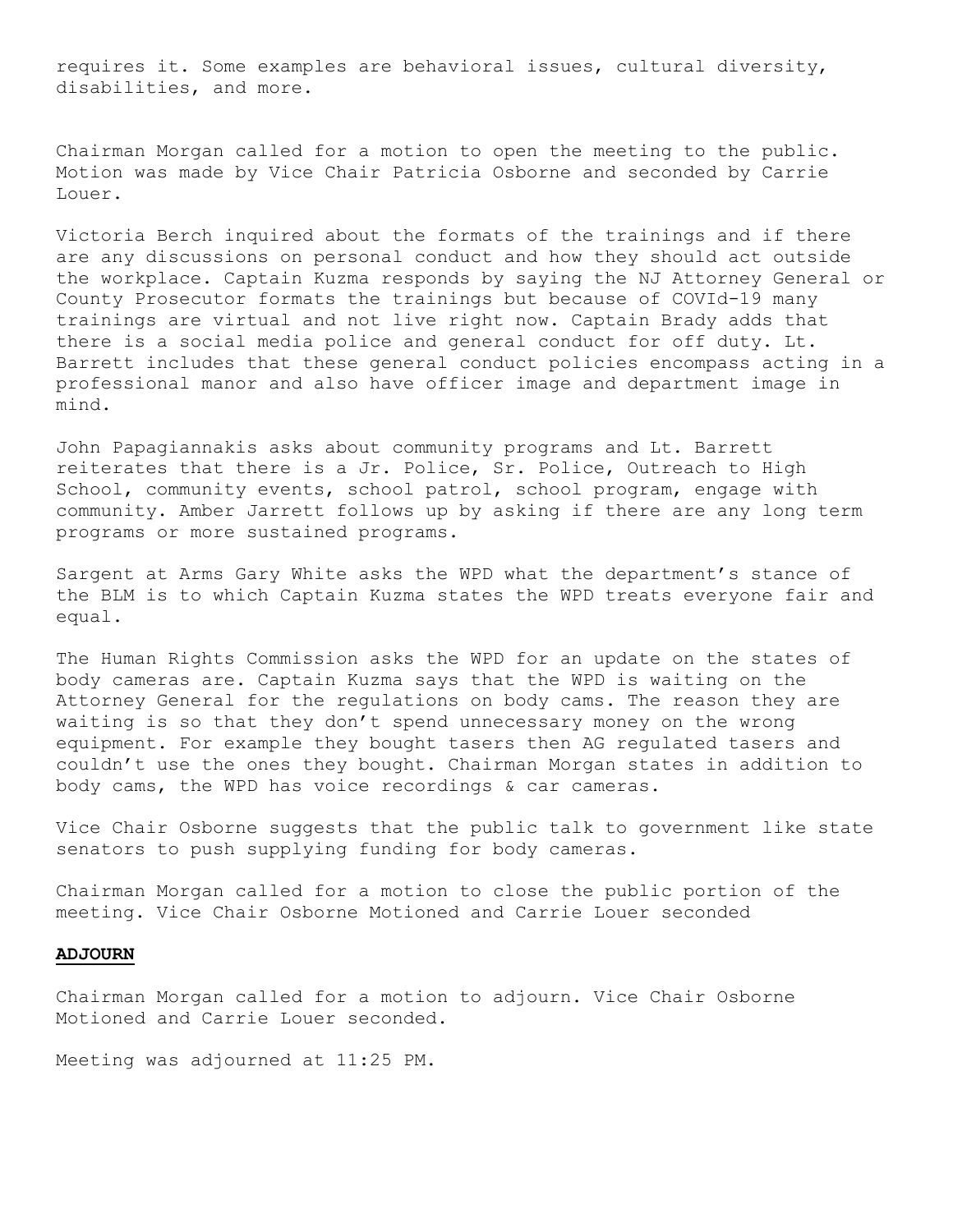## **APPENDIX A**

## **§ 2-4.BEnforcement of Decorum; Designation and Duties of Sergeant-at-Arms.**

[1974 Code§ **2-24;** Ord. #2016-43; Ord. No. 2017-06]

## a.

The Chairman of the Woodbridge Human Right Commission (WHRC) may request a Commission member or a Police Officer to serve as Sergeant-at-Arms at Commission Meetings.

**b.** 

The Sergeant-at-Arms shall carry out all orders and instructions given by the Chairman for the purpose of maintaining order and decorum at WHRC meetings.

 $C_{\cdot\cdot\cdot}$ 

**Rules of Conduct.** 

 $1.$ 

Definitions.

 $(a)$ 

SPEAKER - Shall mean any citizen, making any remarks to the Commission or other individuals present at the meeting during the public comment portion of the meeting.

 $(b)$ 

UNPROTECTED SPEECH  $-$  Shall mean any speech inferring the incitement of illegal activity and/or imminent violence, defamation and libel, obscenity, threats and intimidation.

## $\mathbf{(c)}$

FIGHTING WORDS — Shall mean any speech that inflicts injury or tends to incite an immediate breach of the peace.

## $(d)$

DISRUPTIVE CONDUCT — Shall mean any conduct that incites a breach of the peace or impedes and/or disrupts the efficient administration of a Commission Meeting.

 $2.$ 

**Rules of Conduct and Decorum.** 

 $(a)$ 

**All questions and remarks shall be through the Chairman or presiding Commissioner and members of the public shall not be permitted to address, confront or argue with each other.** 

## $(b)$

Any member of the public wishing to speak during the public portion of the meeting shall be recognized by the Chairman. The chosen speaker shall proceed to the microphone in the area of the room designated for public comment and give their name and area of the township in which they reside. Speakers are required to approach the microphone one at a time, without creating a line, as to respect each speaker's right to be free from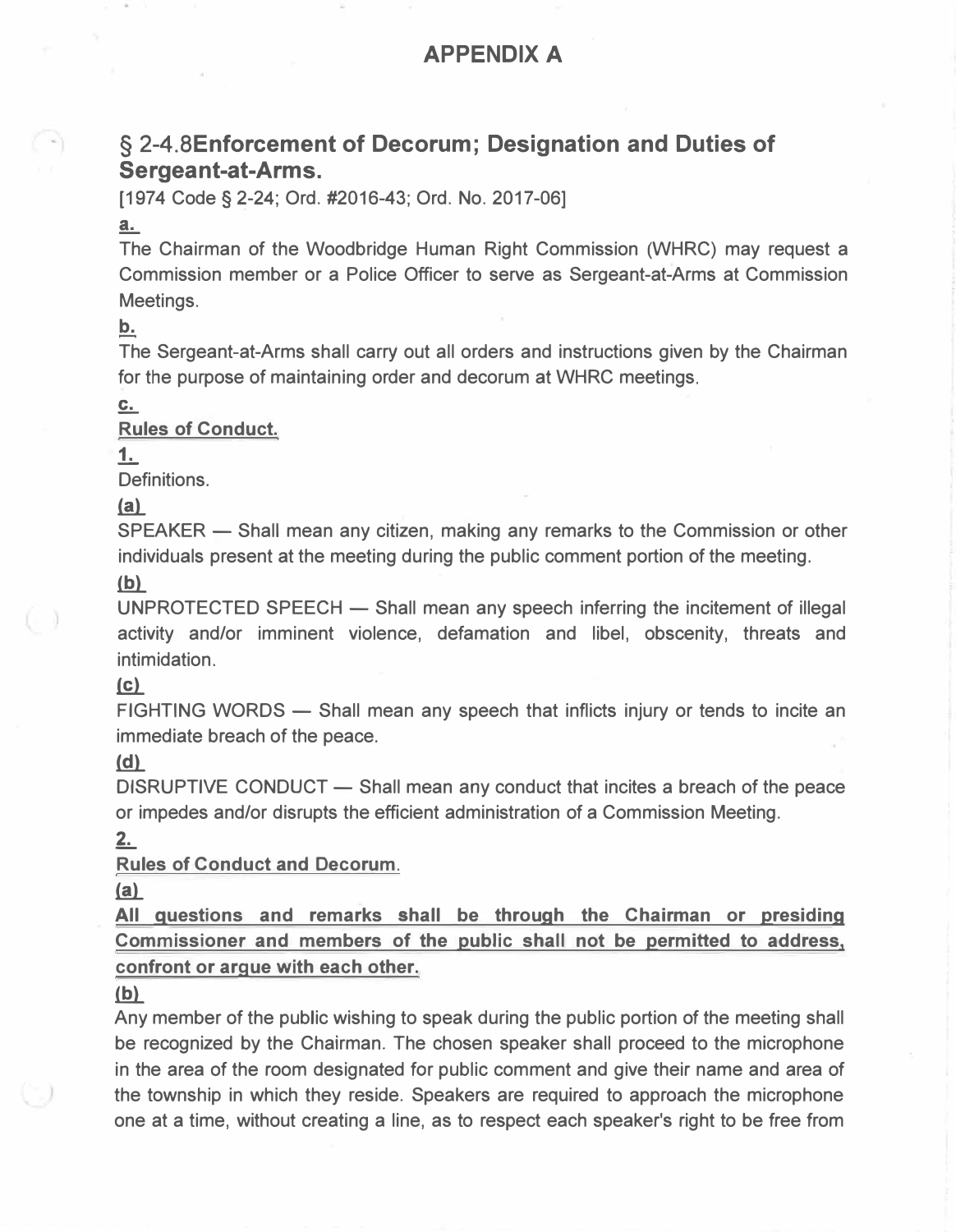disruption and/or interference. Any speaker who wishes to be contacted by a Commission member in response to a specific inquiry or issue, should provide their address and any other relevant contact information.

## $(c)$

C W

**Each recognized speaker shall be entitled to speak during the public comment portion of the meeting. The Chairman of the Commission has the responsibility of setting time limits, should the need arise, to accommodate those in attendance who wish to speak. The Chairman of the Commission can also establish the format for public speakers prior to opening the meeting up to the public.** 

#### **d.**

No person shall, at any time, engage in name calling or use any vulgar or profane language, which creates a threat of disrupting a Commission Meeting.

#### $(e)$

No person shall engage in any disruptive conduct or any speech that involves any type of "unprotected speech" or "fighting words" that creates a threat of disrupting a Commission Meeting .

### $(f)$

No person is permitted to be boisterous, personally insulting, physically or verbally threatening or slanderous, which creates a threat of disrupting a Commission Meeting .  $(a)$ 

## **Speakers are requested to address members of the Commission through the Chairman.**

## $(h)$

No person, either as a participant during the public portion of a Commission Meeting, or as an attendee of the Commission Meeting, shall be permitted to speak while a member of the Commission, or another individual that has been recognized by the Chairman, is speaking.

#### $(i)$

**Members of Commission and Administration representatives reserve the right to answer questions and respond to comments once the public portion of the Commission Meeting is closed.:.**

#### (i)

If a speaker presents an inquiry or issue during the public comment portion of the Commission Meeting, the Chairman shall determine whether a response to the speaker's inquiry is warranted. If it is determined that such a response is warranted, **the Chairman reserves the right to personally respond or to direct the inquiry or issue** to **the appropriate Commission member or any other public official that would be able to issue a thorough and appropriate response.** 

#### <u>(k)</u>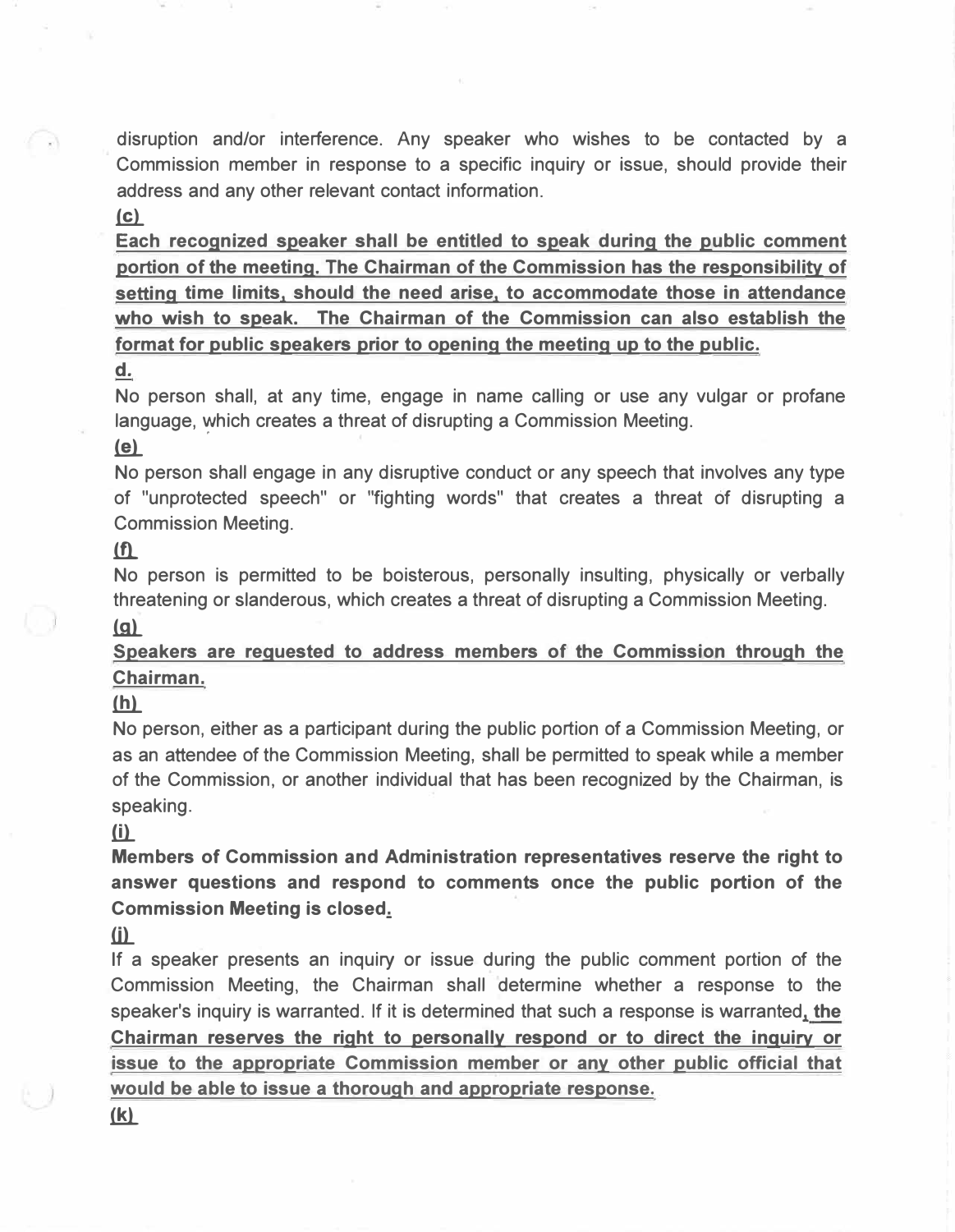**A speaker is not entitled to demand an answer to their inquiries from any specific members of Commission, Administration representatives or otherwise.**   $\overline{(\cdot)}$ 

**If a speaker wishes to approach the dais, the speaker must ask for and receive the permission of the Chairman.** If a speaker wishes to present an item to the Commission, the speaker must adhere to the directives of the Chairman.  $(m)$ 

The Chairman or presiding Commissioner shall enforce the Rules of Conduct and Decorum consistent with Robert's Rules of Order.

**A violation of these rules, resulting in the disruption of the Commission Meeting may result in the offender being removed from the Council Chambers for the remainder of the meeting.** 

[Ord. No. 2017-06]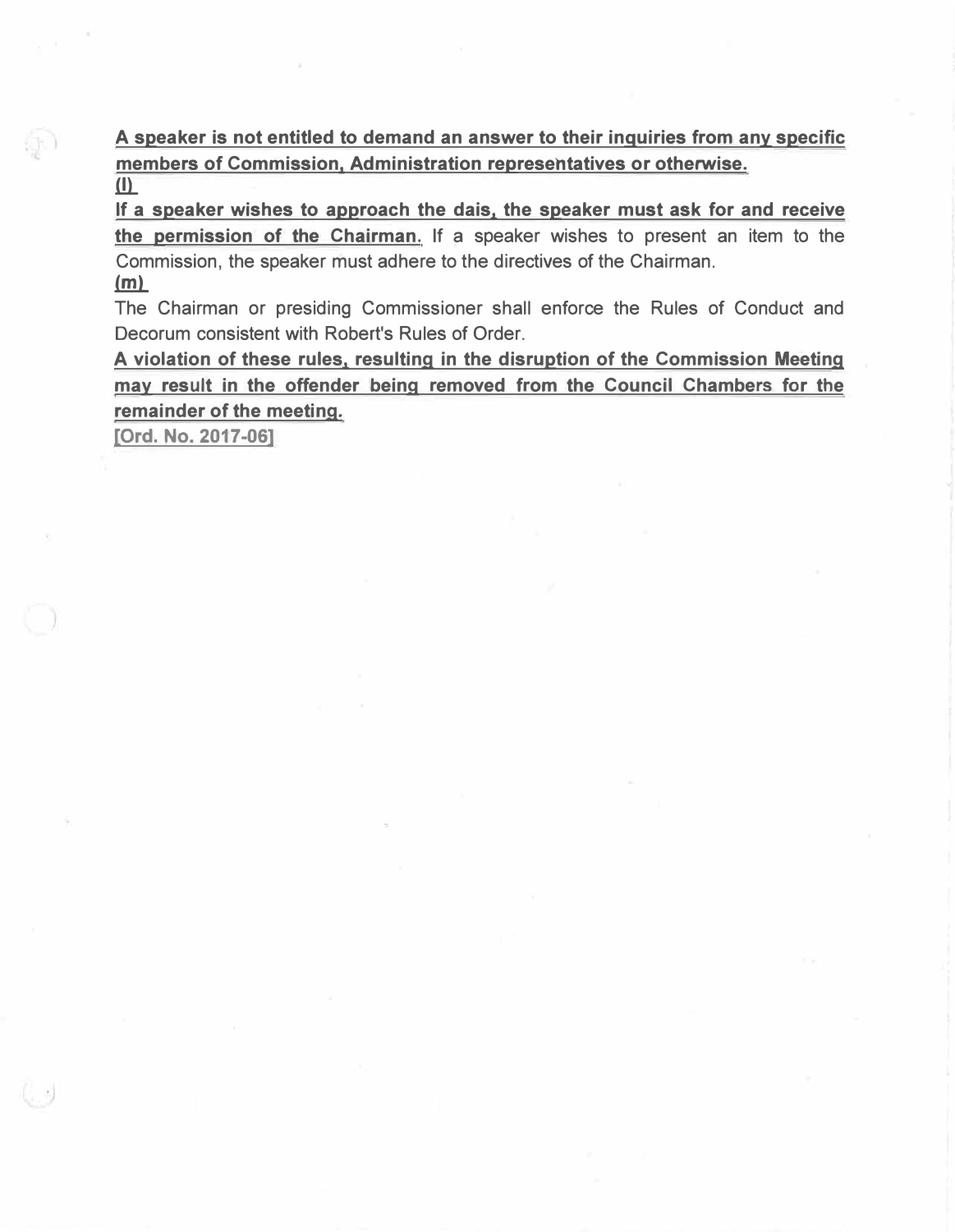# APPENDIX B

# **OPEN PUBLIC MEETINGS ACT (ENACTED IN 1975)**

**OPMA:** Open Public Meetings Act (OPMA) a/k/a the Sunshine Law.

Applies to governmental bodies on the municipal, county and state levels.

Important for members of these governmental entities, attorneys representing those bodies and all citizens affected in some manner by the action of such bodies to be aware of this requirement.

The statue (N.J.S.A. 10:4-6 et seq.) insures the right of citizens to have adequate advance notice of and the right to attend meeting of public bodies at which any business affecting the public is discussed or acted upon in any way except in those circumstances where the public interest would be endangered or the personal privacy or rights of individuals would be endangered.

OPMA address three major areas: (1) Notice of meetings, (2) Conduct of meetings and, (3) Violations of the Act.

Public bodies that OPMA applies to means commissions, authorities, boards, council, committees or other groups of two or more persons organized under the laws of this state and collectively empowered as a voting body to perform a public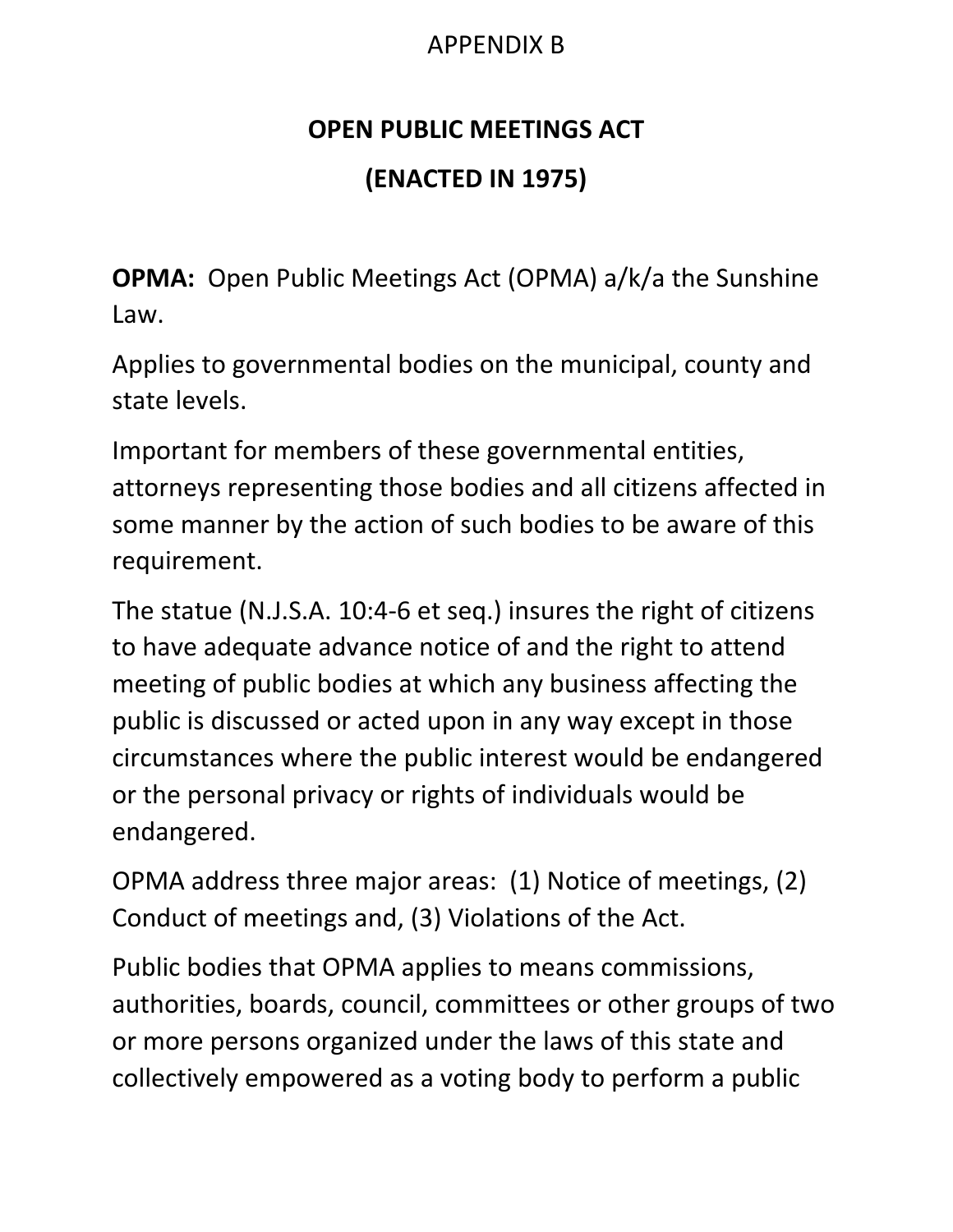governmental function affecting the rights, duties, obligations, privileges, benefits, or other legal relations of any person or, to spend public funds. This includes the Legislature but does not include the judicial branch of government, Parole Board, State Commission of Investigation Apportionment Commission, or a political party committee.

Meetings are defined as any gathering whether corporeal or by means of communication equipment which his attended by or open to all of the members of a public body, held with the intent to discuss or act as a unit upon the specific public business of that body. It does not mean to include such gatherings (1) attended by less than an effective majority of the members of a public body or, (2) attended by or open to all of the members of three or more similar public bodies at a convention or similar gathering.

Public business means and includes all matters which relate in any way, directly or indirectly, to the performance of the bodies functions or the conduct of its business.

**ADEQUATE NOTICE:** Means written advance notice of at least 48 hours, giving the time, date, location and to the extent known, what will be discussed of any regular, special or rescheduled meeting and whether or not formal action may or may not be taken. The notice must be prominently posted in at least one public place (i.e., town hall bulletin board), transmitted to two newspapers (Home News Tribune and Star Ledger) which are designated by the governing body because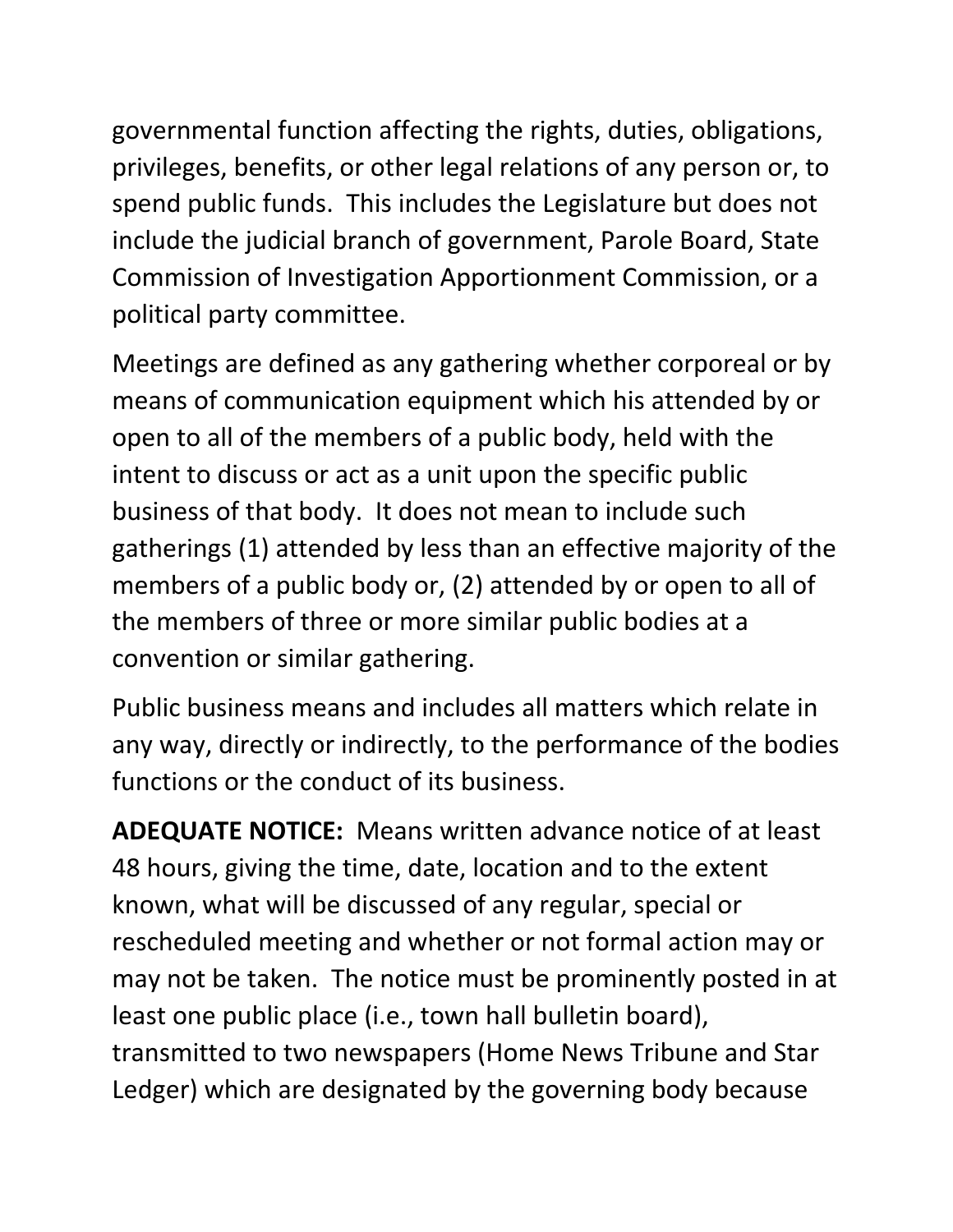they have the greatest likelihood of informing the public within the area of jurisdiction of the public body of such meetings and, a copy filed with the Municipal Clerk. A public meeting cannot be held if adequate notice was not met. **Exceptions:** Upon the affirmative vote of three quarters of the members present a public meeting may be held notwithstanding the failure to provide adequate notice if: (1) such meeting is required in order to deal with matters of such urgency and importance that a delay for the purpose of providing adequate notice would be likely to result in substantial harm to public interest; and (2) the meeting is limited to discussions of acting with respect to such matters or urgency and importance; and (3) notice of such meeting is provided as soon as possible following the calling of such meeting by posting written notice of the same in the public place described by notifying two newspapers and; (4) either the public body could not reasonably have foreseen the need for such meeting at a time when adequate notice could have been provided; or, although the public body could reasonably have foreseen the need for such meeting at a time when adequate notice could have been provided.

**STATEMENT AT MEETING:** At the commencement of every meeting of a public body the person presiding shall announce publicly, and then shall cause to be entered in the minutes of the meeting, an accurate statement to the effect that (a) adequate notice has been provided, specifying the time, place and manner in which such notice was provided; or (b) that adequate notice was not provided in which case the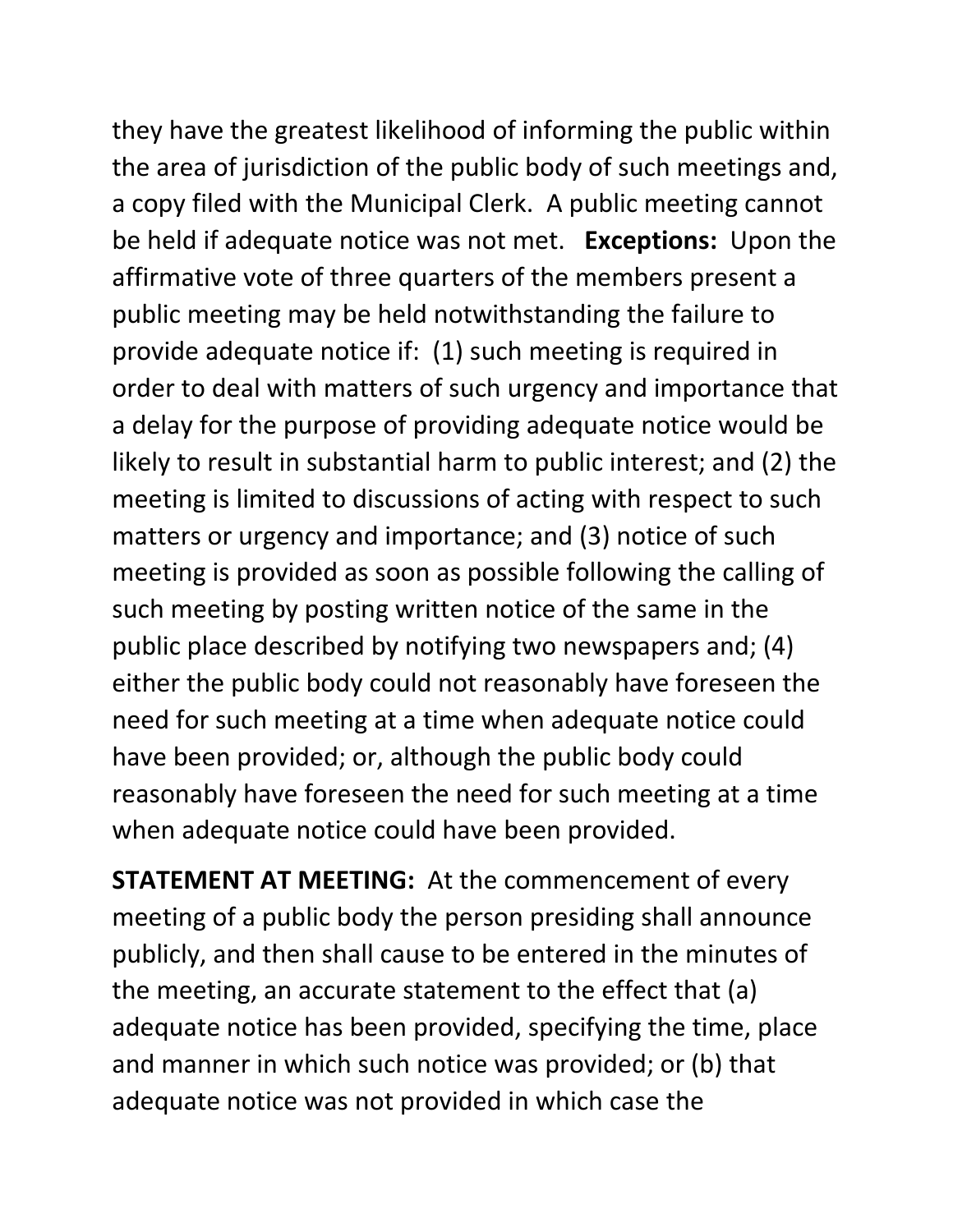announcement shall state (1) the nature of the urgency and importance referred to and the nature of the substantial harm to the public interest likely to result from a delay in the holding of the meeting (2) that the meeting will be limited to discussion of and acting with respect to such matters of urgency and importance; (3) the time, place and manner in which notice of the meeting was provided; and (4) either that the need of the meeting could not reasonably have been foreseen or, that such could reasonably have been foreseen but such notice was not provided in which the announcement shall specify the reason adequate notice as not provided.

**FAILURE TO INVITE MEMBERS OF PUBLIC BODY TO MEETING:**  No person or public body shall fail to invite a portion of its members to a meeting for the purpose of circumventing the provisions of this act.

Except as provided by statute, all meetings of public bodies shall be open to the public at all times. At some point during the meeting, a public comment portion must be provided for those in attendance to speak. Exceptions are provided by statute, Federal Law or Rule of Court. They include but are not limited to pending or anticipated litigation, personnel matters, discussion of collective bargaining unit agreements, matters to discuss the purchase, lease or acquisition of real property with public funds, the settling of bank rates or investment of public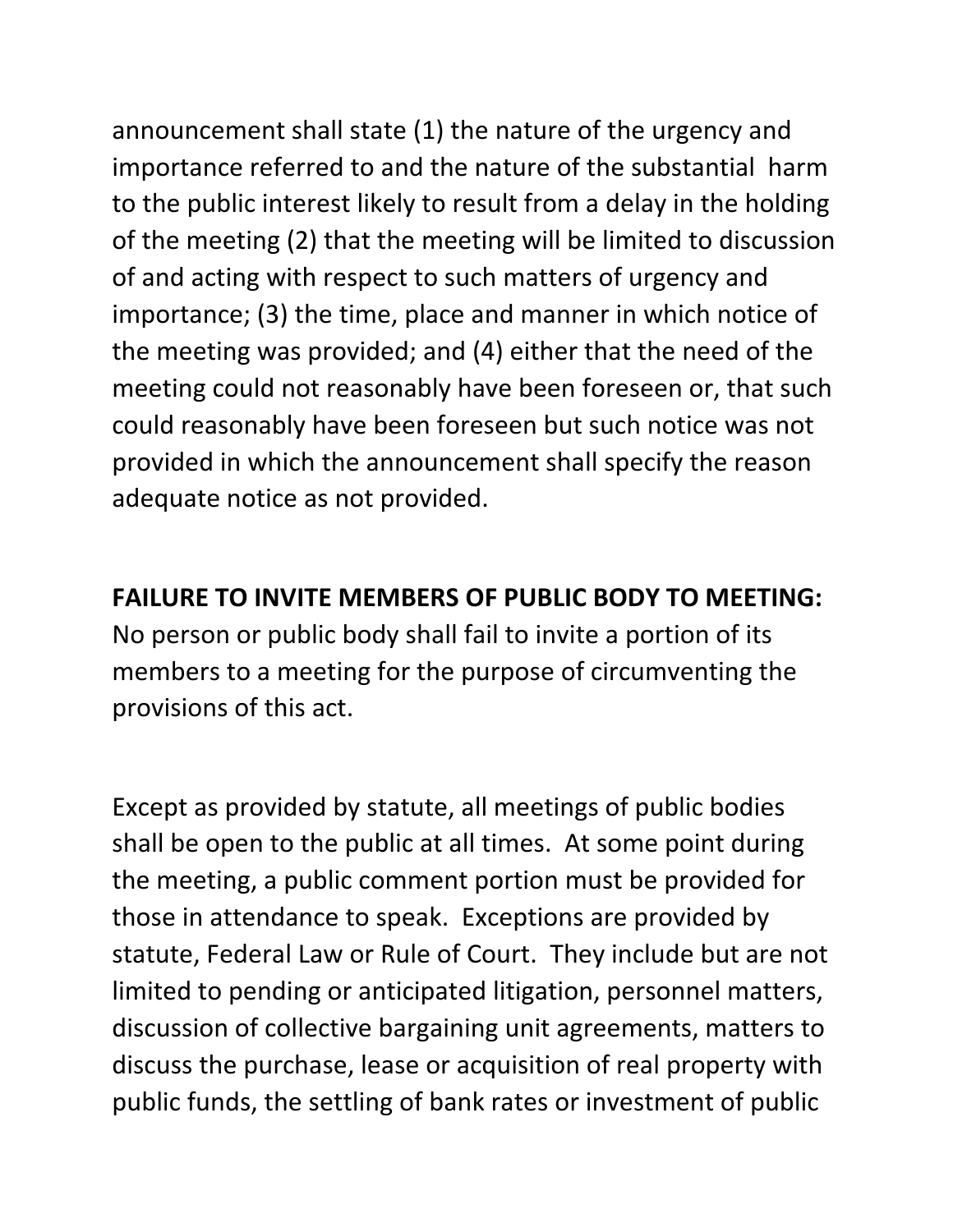funds, where it could adversely affect the public interest if discussion of such matters were disclosed. Any tactics and techniques utilized in protecting the safety and property of the public, provided that their disclosure could impair such protection. Any investigations of violations or possible violations of the law. Matters falling under attorney-client privilege, employment, appointment, termination of employment, evaluation of the performance of, promotion or disciplining of any prospective public officer or employee or current public officer or employee employed or appointed by the public body, unless all the individuals employees or appointees whose rights could adversely be affected request in writing that such matter or matters be discussed at a public meeting.

# **PROCEDURE TO GO INTO CLOSED SESSION / EXECUTIVE**

**SESSION:** No public body shall exclude the public from any meeting to discuss any matter until the public body adopts a Resolution at a meeting to which the public shall be admitted. The Resolution shall state the general nature of the subject(s) to be discussed and, stating as precisely as possible the time when and the circumstances under which the discussion conducted in closed session of the public body can be disclosed to the public.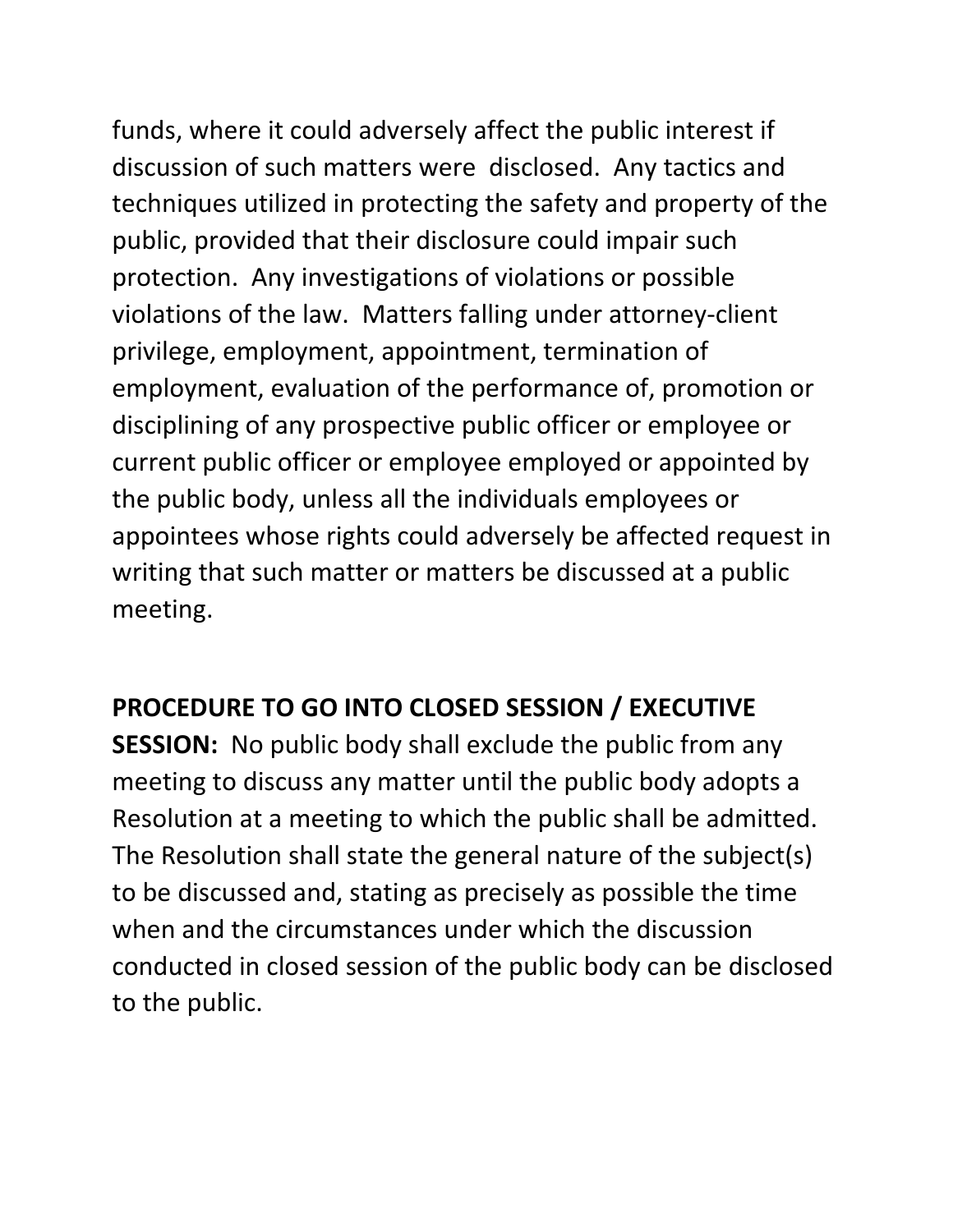**MINUTES**: Each public body shall keep reasonably comprehensible minutes of all its meetings showing time and place, members present, the subjects considered, the actions taken, the vote of each member, and any other information required by law to be shown in the minutes by law which shall promptly be available to the public to the extent that making such matters public shall not be inconsistent with the act.

At least once a year, within 7 days following the annual organization or reorganization meeting of a public body or if no organization or reorganization, not later than January 10 of such year, every public body shall post and maintain posted throughout the year a schedule of the regular meetings of the public body to be held during the succeeding year. The notice shall contain the location, time and date. If the schedule is revised during the year, new meetings must be posted where the annual notice is posted and notification is made to the same newspapers the annual notice was. The notice must be transmitted at least 48-hours in advance of a meeting.

We advertise in the Home News Tribune and Star Ledger.

The annual notice is also posted on our website.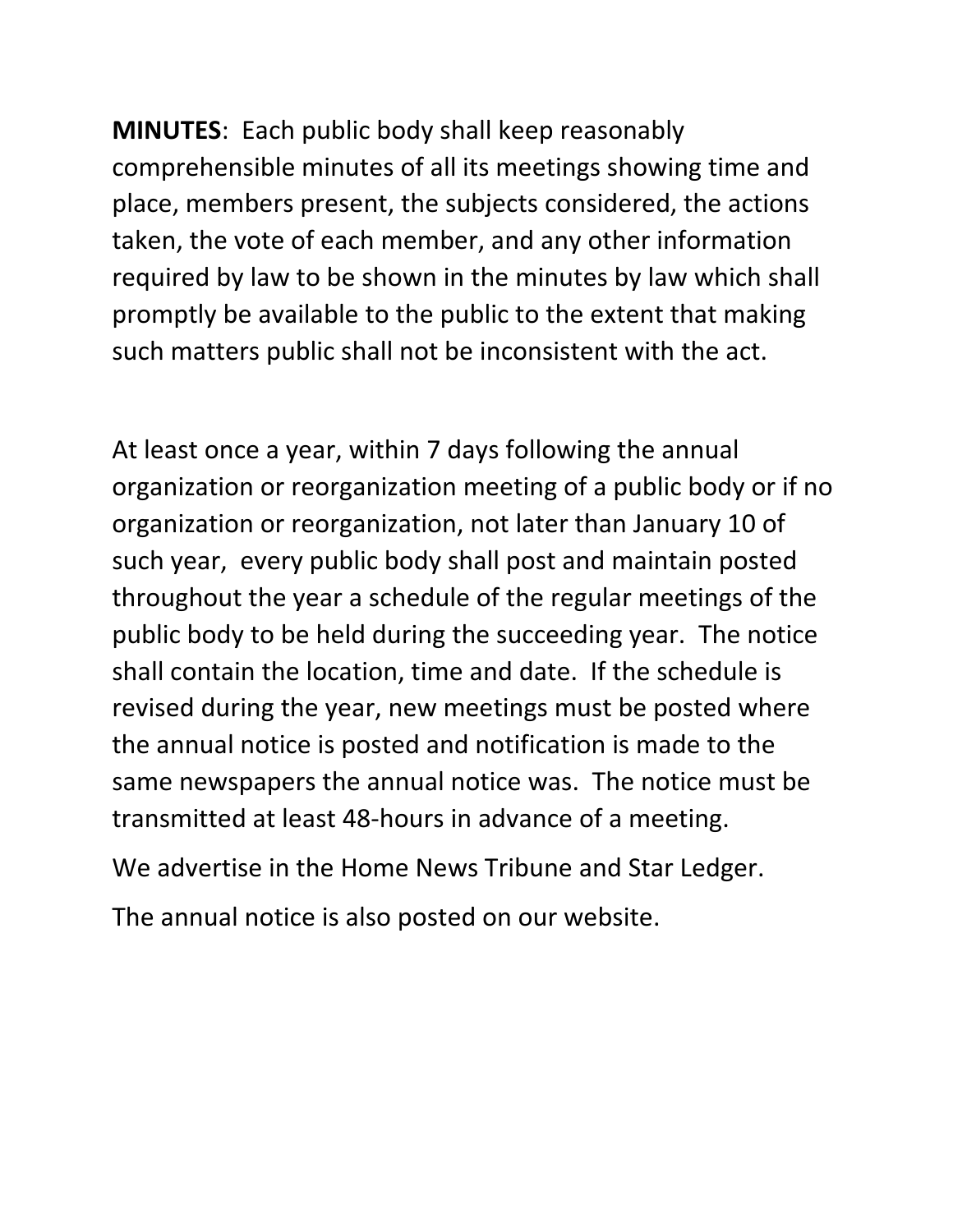# **OPEN PUBLIC RECORDS ACT (ENACTED IN 2004)**

OPRA allows open access to records maintained by public agencies that are not otherwise exempt from disclosure.

A record is defined as anything that is made, maintained, and kept on file in the course of official business.

OPRA mandates that a records custodian (in our case, myself for the most part; police handle their own) grant or deny access as soon as possible but not less than 7 business days after receiving a request. I should point that there are exceptions in which I will get into shortly.

Day 1 of the calculation starts the day after the custodian receives the OPRA request.

A valid OPRA request seeks specific, identifiable government records. Valid OPRA requests do not ask questions, do not seek information, and do not require a custodian to conduct any research.

If there is enough information on the request, it is assigned to a particular department or departments to respond directly to the requestor. If not, I or the responding department or departments will go back to the requestor for clarification. The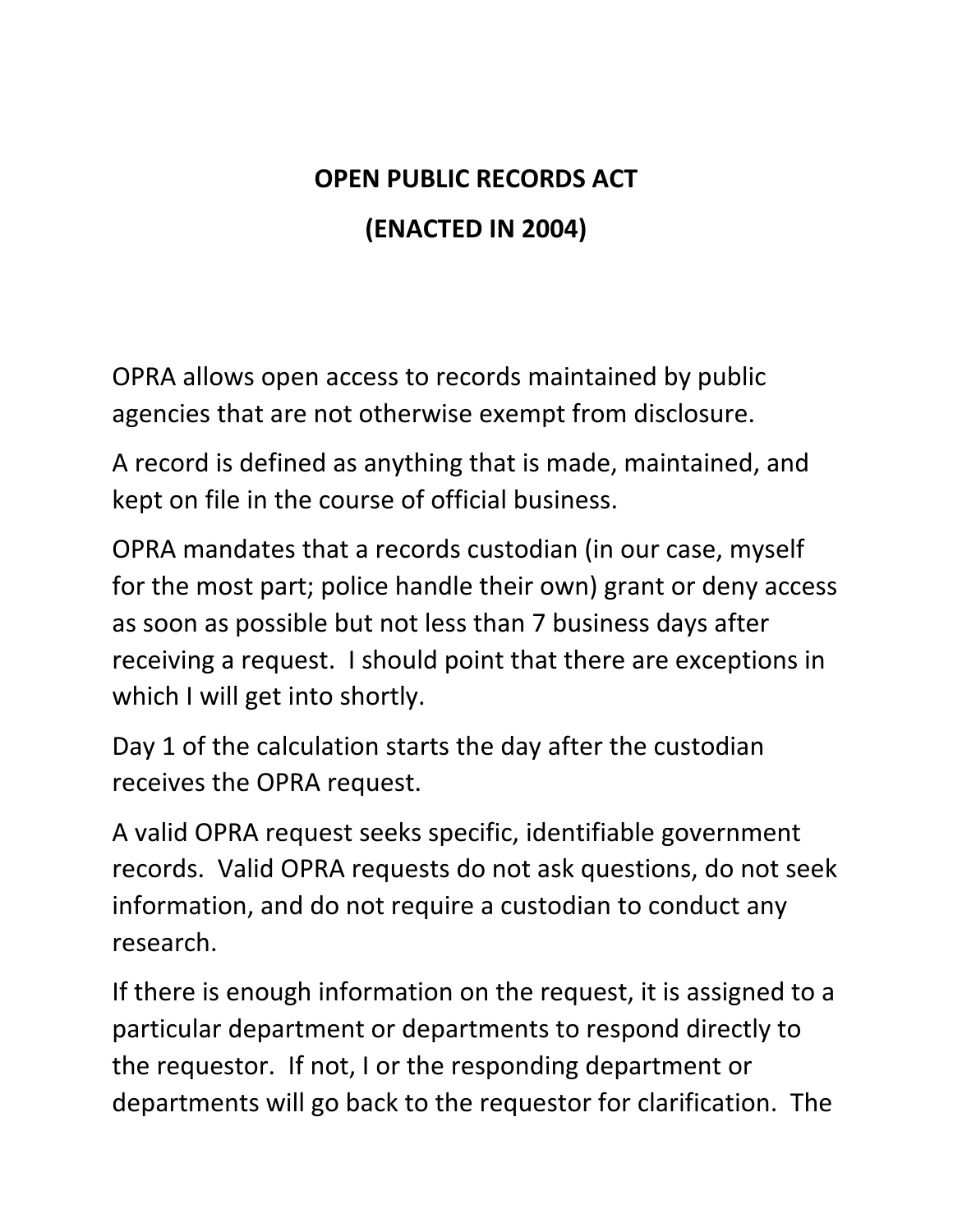calculation of days starts in this case after the clarification is received. If a request for records is for something that is exempt from public disclosure, either myself or the responding department will advise the requestor accordingly.

It is reasonable that a custodian will not have physical custody of every record maintained by an agency. As such, custodians attempt to gain access to records maintained elsewhere. A custodian can not be held responsible if another employee obstructs access, as long as the custodian can prove attempts to gain access to the records. The Government Records Council will hold an official or employee who obstructs accesses accountable.

Custodian must also determine if records or portions of records are exempt from public disclosure.

Custodian will redact, convert to requested medium and calculate appropriate fees for doing so if needed. Under state statute we are permitted to charge for records by the page or, if a large request of records is sought that will cause a significant disruption to prepare for, we can charge a special service fee to cover the cost of the employee working on the response.

If a record is redacted you will be provided the legal basis for same. If there is a special service charge you will be advised of the estimated amount beforehand. If you agree to proceed, a 50% deposit will be required before work begins.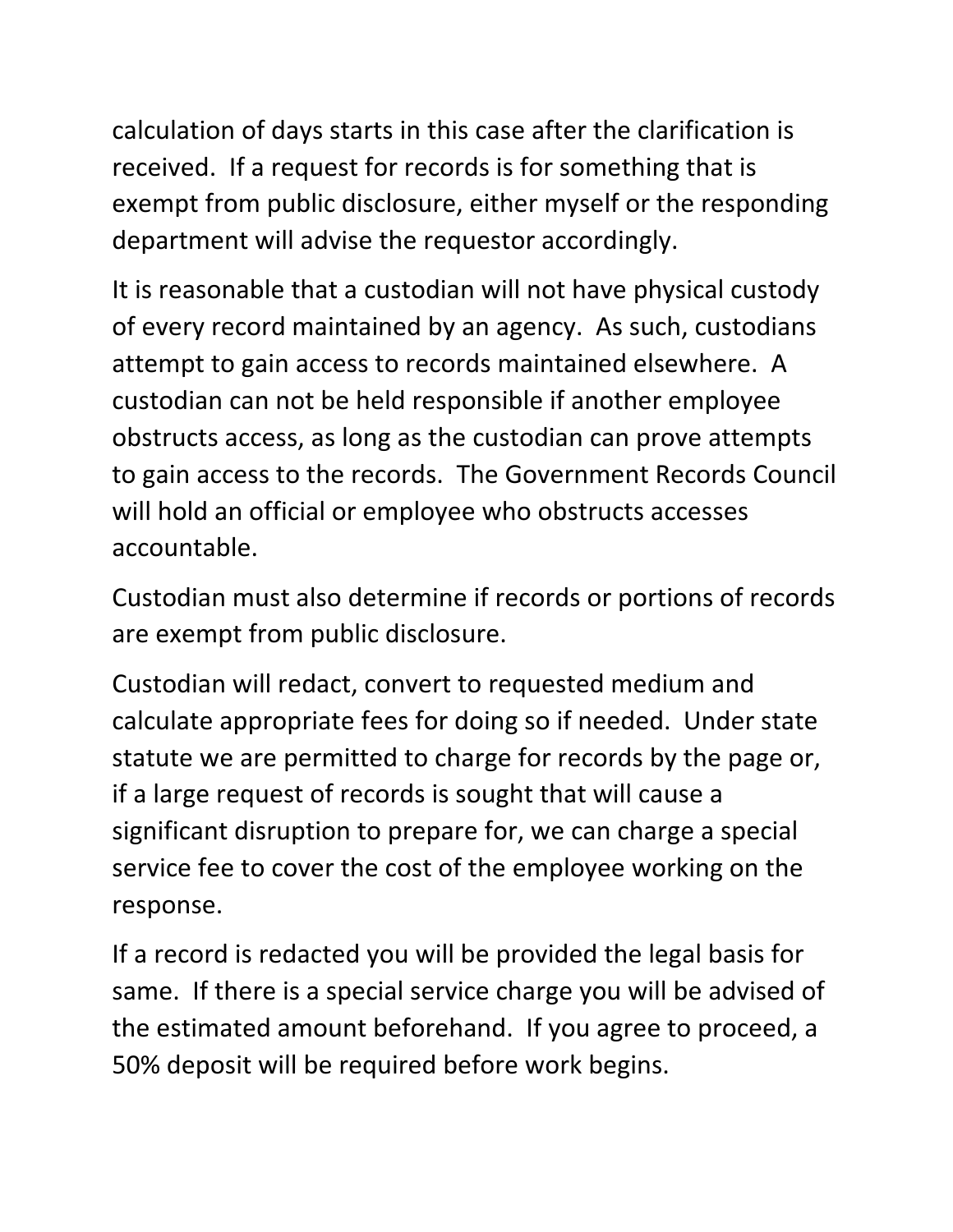Examples of exempt records are:

Inter-agency or intra-agency advisory, consultative or deliberative material (generally refers to draft documents or documents used in deliberative process.)

Legislative Records.

Medical examiner records.

Criminal investigatory records.

Victims' records.

Data processing software under a licensing agreement that prohibits its disclosure.

Administrative or technical information regarding computer hardware, software and networks which, if any, would jeopardize computer security.

Any record within the attorney-client privilege.

Emergency and security information or procedures for any building or facility which, if disclosed, would jeopardize security of the building or facility of persons therein.

Security measures and surveillance techniques which, if disclosed, would create a risk to the safety or person, property, electronic data or software.

Building plans.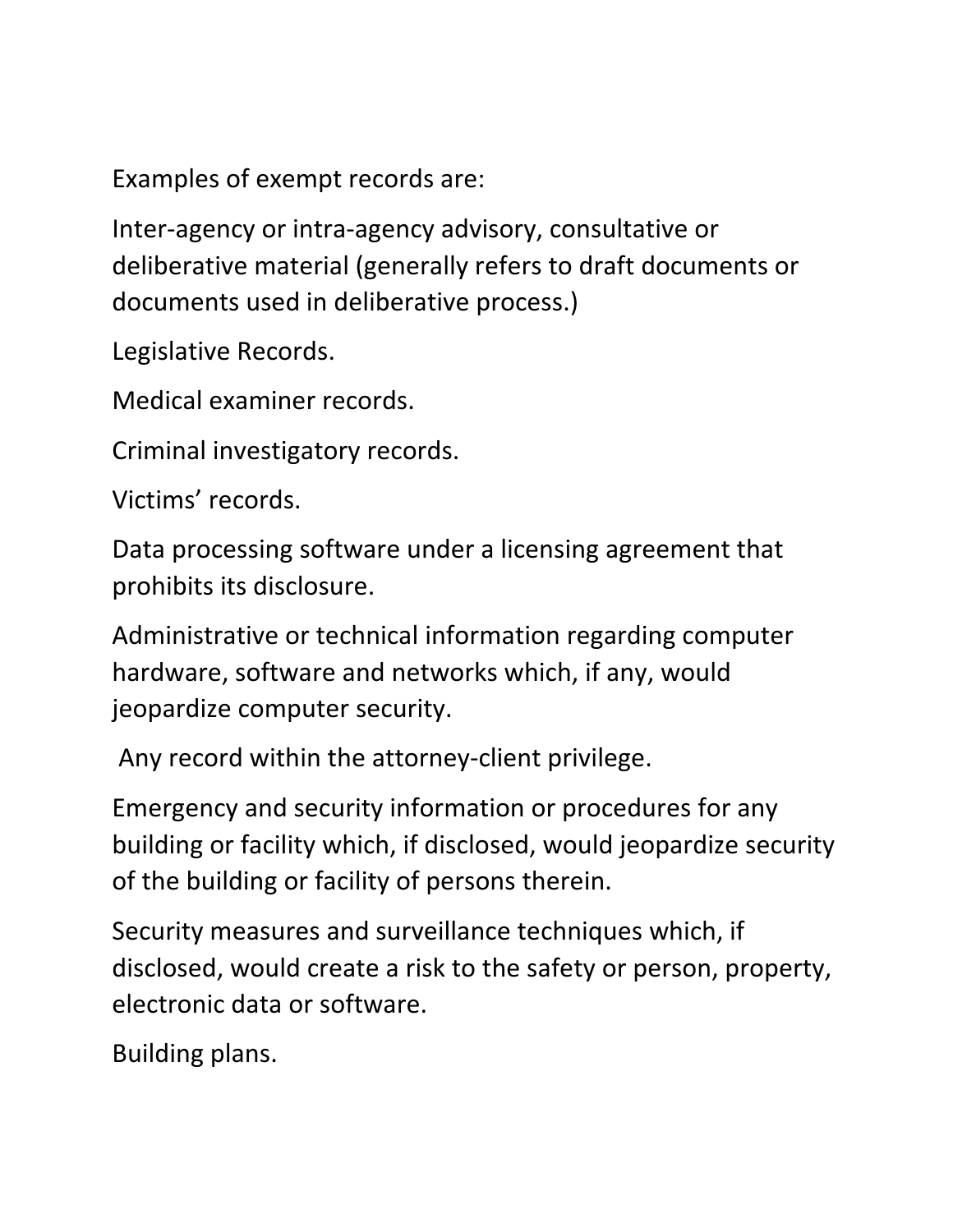Information which, if disclosed, would give an advantage to competitors or bidders.

Information generated by or on behalf of public employers or public employees in connection with: Any sexual harassment complaint filed with a public employer; any grievance filed by or against an individual(s); or collective negotiations, including documents and statement of strategy or negotiating position.

Information which is a communication between a public agency and its insurance carrier, administrative services organization or risk management office.

Information required to be kept confidential by court order.

Certificate of honorable discharge (DD-214) filed with the public agency.

Personal identifying information such as social security numbers, credit card numbers, unlisted telephone numbers, and driver's license numbers.

Limitations to convicts: any records pertaining to the person's victim or the victim's family.

Ongoing investigations.

Public defenders records.

Personnel and pension records except an individual's name, title, position, salary, payroll record, length of service, date of separation and the reason for separation, and the amount and type of any pension received.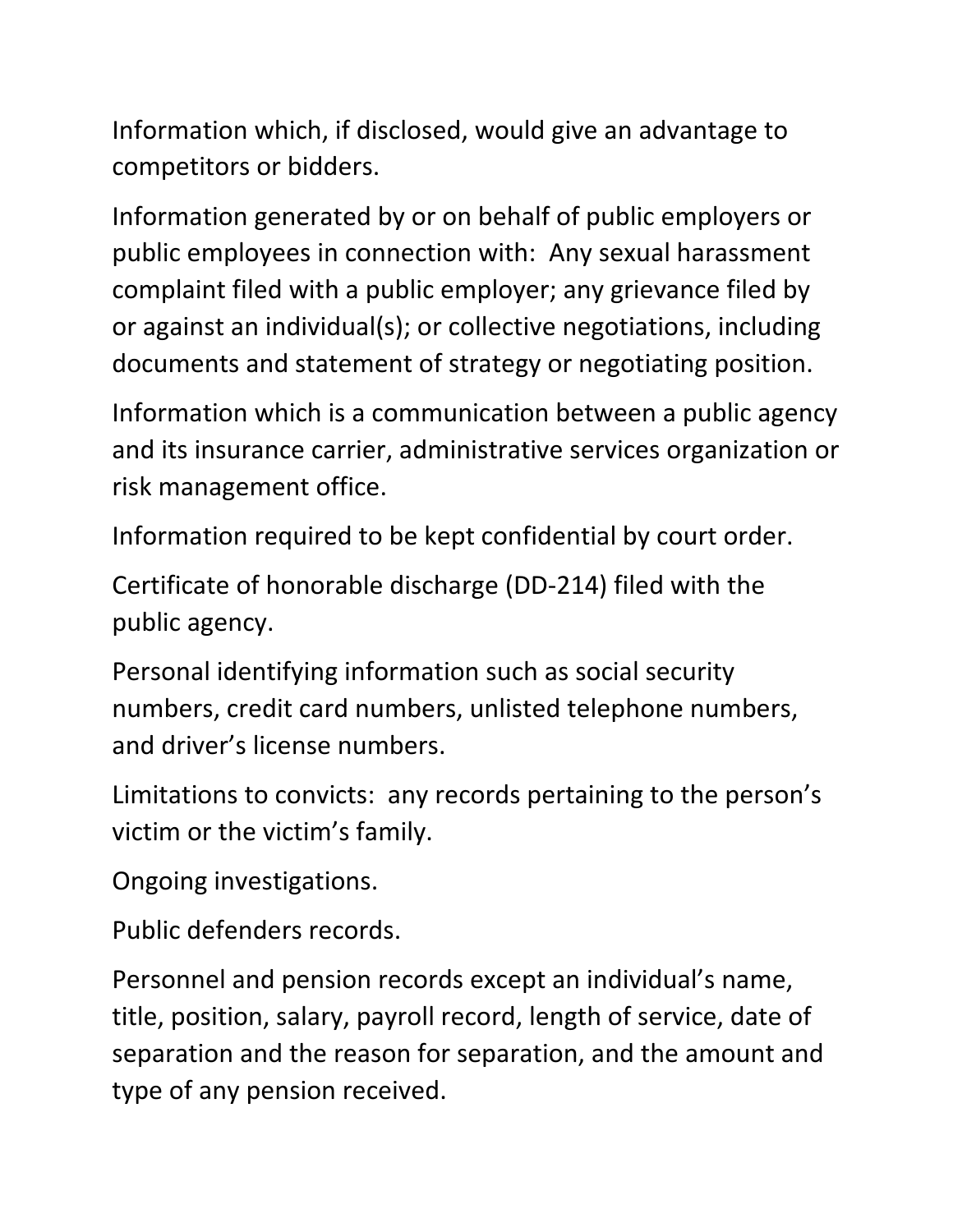Privacy interest: a public agency has a responsibility and an obligation to safeguard from public access a citizen's personal information with which it has been entrusted, when disclosure thereof would violate the citizen's reasonable expectation of privacy.

Many of these exemptions and many more have been in effect since then Governor Hughes was in office.

At times OPRA requests can be complex because they fail to reasonably identify records they want access to.

If an OPRA request is too broad it will be denied. As an example, asking for a copy of any and all permits issued to or for a particular address is overly broad. Asking for a copy of a building permit that was issued to replace a roof is specific. Asking for a copy of the Animal Control Officer's report on a loose dog on a specific date and location is acceptable. Asking for a copy of all Animal Control Officer's reports of a loose dog from January 2015 to date is overly broad.

Every request is reviewed carefully.

A custodian is not required to research. As an example, a request for copies of all minutes from meetings where ABC Towing Company was discussed is not a valid request. However, requesting a copy of the minutes from a particular date where ABC Towing was discussed is a proper request.

What OPRA is not supposed to be:

A method of abuse.